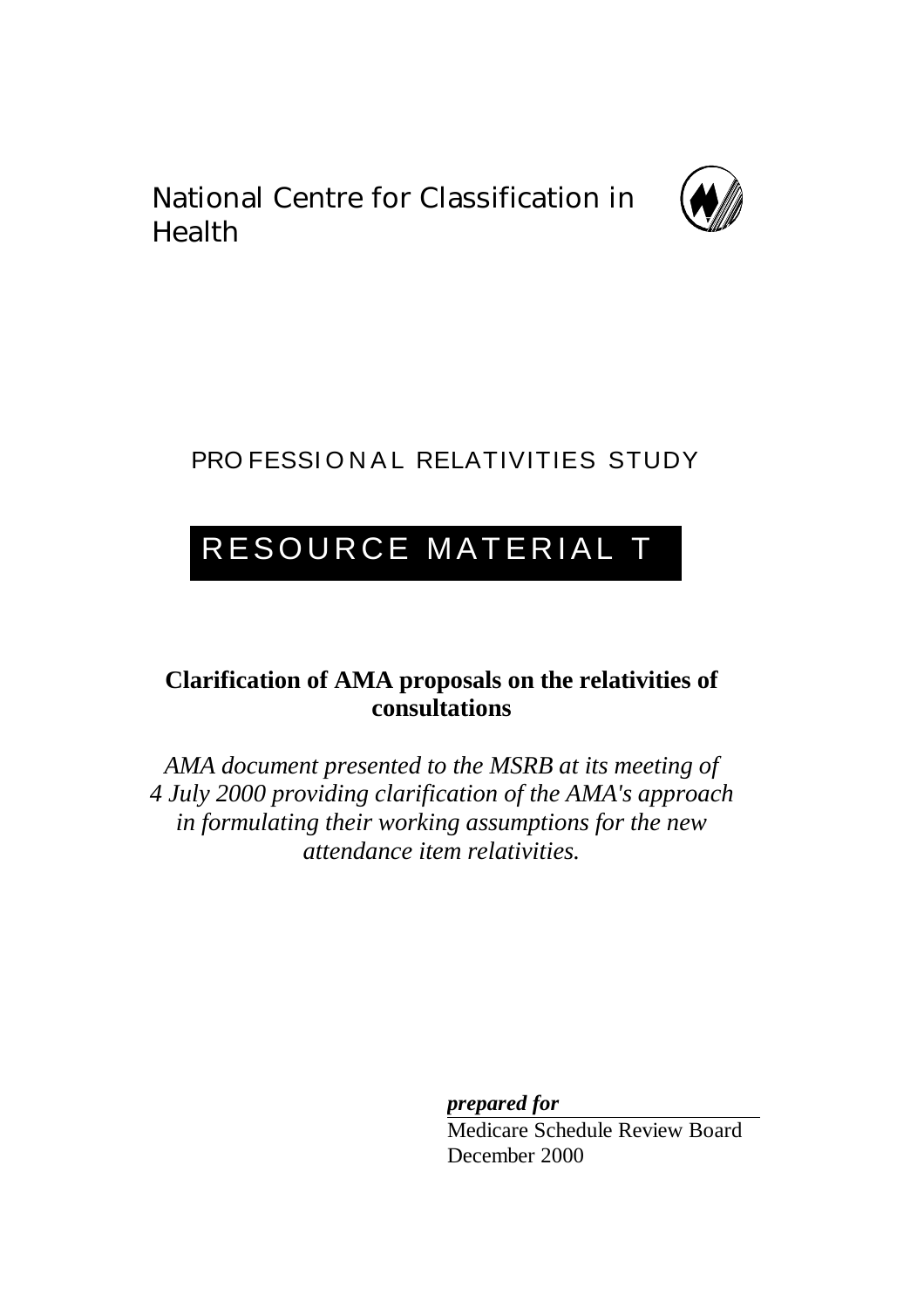For consideration at MSRB meeting 4 July 2000

# **CLARIFICATION OF AMA PROPOSALS ON THE RELATIVITIES OF CONSULTATIONS**

At its meeting on 29/30 May 2000 the Board considered the paper attached. The paper summarised the interim position reached by AMA Board members in developing draft proposals for the mandating of consultations.

It was agreed that the Department would review the Australian and overseas sources of information considered by AMA members in formulating the proposed ratios of direct to indirect times and that the AMA would provide further elaboration of its development of other key variables such as:

• referral status of the patient.

.

• patient type (new versus existing).

This paper is intended to provide further clarification of the AMA members' approach in formulating their draft proposals for mandating relativities of consultations. A separate paper is being prepared in relation to the use of US work RVUs to link consultations and procedures.

It should be noted that the views expressed in this paper and the proposals developed by AMA members of the Board have not been formally approved by the AMA and craft groups at this stage.

#### **Human capital indexation is not a work relativity issue**

The position of AMA members is that human capital indexation is only intended to establish a 'level playing field' between GPs and specialists in terms of income foregone during training, CME etc.

Human capital indexation factors arising from the Remuneration Rates Study are therefore irrelevant to the process of determining differences in the relativities of work and are not a factor in the mandating of consultations.

#### **Peak intensities by different groups**

AMA members noted that the Hsiao studies identified patient encounter time as the major predictor of consultative work. In keeping with this position, the relativities of Evaluation and Management items under US Medicare bear a simple linear relationship with encounter times. It was also noted that the US relativities were consistent with HCFA's policy parameters which effectively rule out any differentials in relativities between classes of providers of E and M services. The averaging approach would seem to be the only appropriate way to deal with the open access US system but is not compatible with the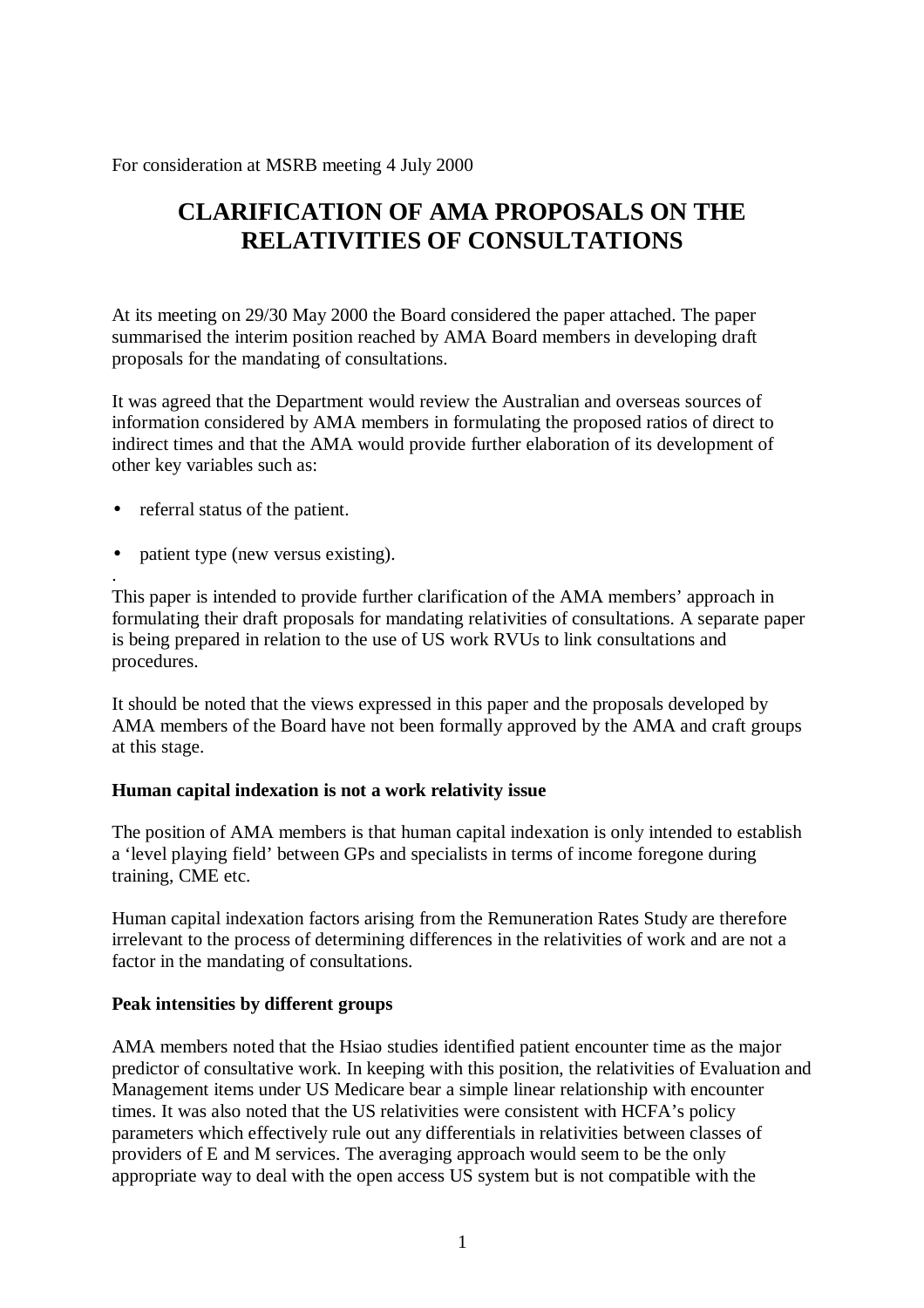Australian referral system which relies on differential fees and benefits and the GP gatekeeper to operate efficiently and effectively.

AMA members also noted the findings in the NEJM article in the attachment which confirmed that encounter time was the major predictor of E and M work but also found that intensity of work tended to decline as encounter times increased. This phenomenon was examined in the Australian context. It would appear that the Australian referral system is a major differentiating factor, as it is clear that in Australia different categories of provider reach their peak work intensities at different times. For example, the peak work intensity for GP work would occur in the 15-20 minutes area whereas for the bulk of referred services peak intensities would be reached in later encounter times. It is therefore important that the rise and decline in intensity levels be taken in account in establishing work differentials between provider groups.

The application of peak intensity levels was also considered to be important in encouraging quality, efficient practice whilst discouraging unnecessarily long consultations. It was also noted that anaesthetists have short, highly intensive pre operative consultations and this factor should be addressed in the formulation of their consultations. At the other end of the spectrum, psychiatrists tend to have relatively long consultations of fairly even intensity levels and this factor would need to be addressed in a fair and equitable manner.

### **Referral status of the patient**

The central AMA policy position is that the action of referral is acknowledgment by the referring practitioner that the condition of the patient requires the application of specialised knowledge and higher levels of professional skill and expertise than he or she is able to efficiently and effectively provide.

Other relevant policy considerations are:

- The gatekeeper role of the GP in terms of the efficient delivery of health care is predicated on the assumption of appropriate financial and other barriers to access to specialist care. This means that there should be sufficient incentive for GPs to continue to treat patients not requiring specialist care whilst ensuring a relatively higher return to specialists who rely on referrals for their existence. Simply put, there must be a significantly higher return to the specialist per unit of encounter time or the system will not work.
- It is accepted that some referrals arise to meet the structural and administrative requirements of the health care system but this factor is extremely difficult to address in any meaningful way. It should not unduly impact on the specialist who must rely on the referring doctor to differentiate the patient prior to referral. However, some discounting of intensity for referred patients may be appropriate in recognition of this factor.

In considering this matter AMA members concluded that there must be a minimum differential established between referred and non-referred consultations of the same duration. Anything less than 10% is likely to be ineffective in addressing the policy and other considerations identified above.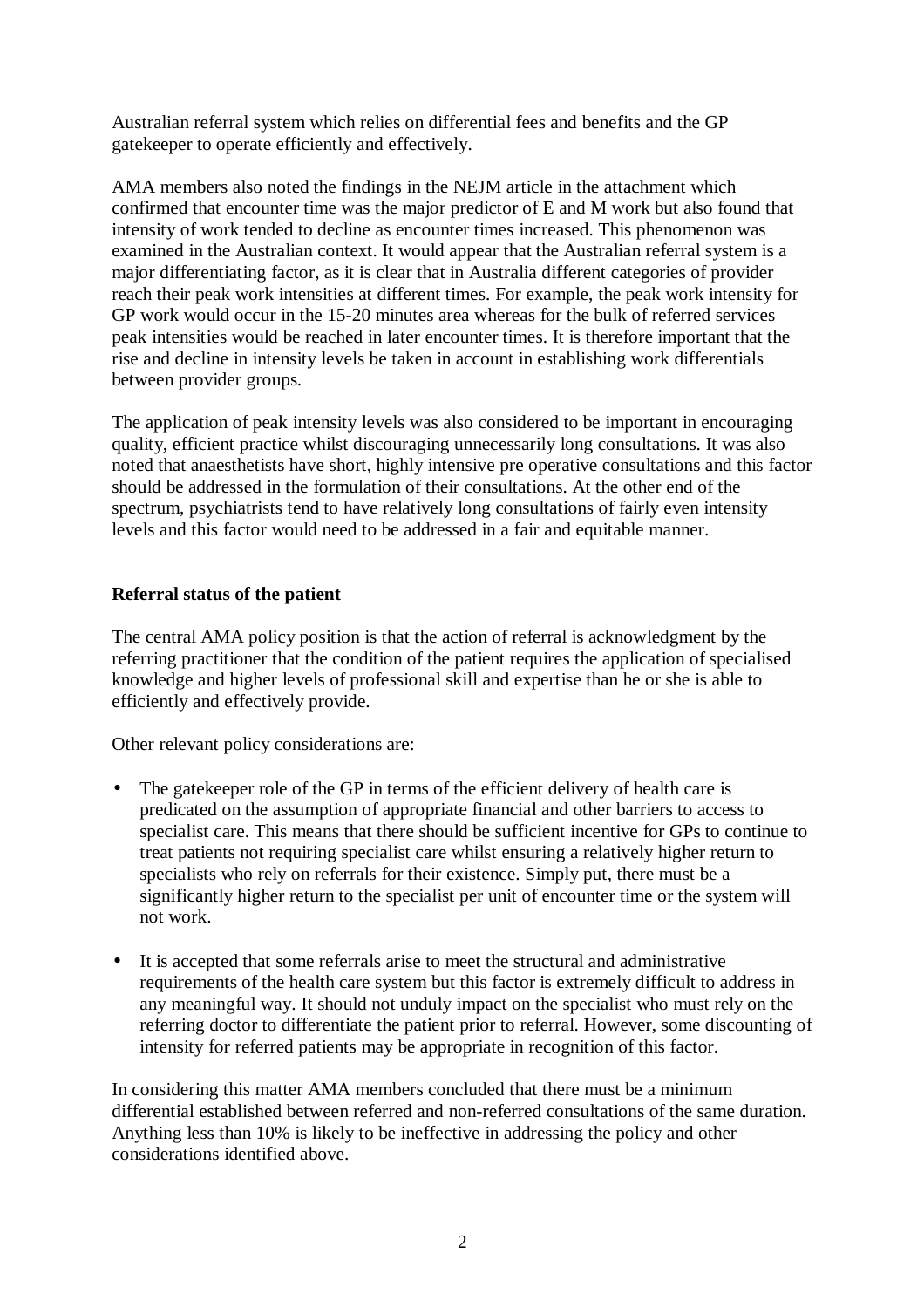It was noted that the NEJM article in the attachment (Table 3) identified a work differential of 7% between a 'Follow-up consultation' of 15 minutes duration and an 'Established patient in office' and 19% between an 'Initial consultation' and 'New patient in office' of the same duration.

Although somewhat arbitrary, it was felt that a minimum 12% differential provided a reasonable balance between the two.

#### **Patient type (new versus existing)**

AMA members reviewed the discussions at various meetings of the CGAI and concluded that there was strong evidence to support the application of new over existing patient differentials from 30 minutes. No change is recommended to the position reached by the Board when the draft new consultation item structure was proposed in 1998. The draft structure assumes that averaging of new and existing patient differentials will apply up to 30 minutes.

As a general point, it was felt that in the interests of having a practical and workable Schedule the extent of differentiation should be minimised as much as possible.

In reaching their position members noted that in respect of 15 minute encounters the NEJM article had identified a 23% differential between a 'New patient in office' and an 'Established patient in office' and 36% between an 'Initial consultation' and a 'Follow-up consultation'. The article also confirmed that "for longer encounters, the differences in total work among these visit types were somewhat larger".

The AMA members concluded that from 30 minutes encounter time new patients should attract higher (peak) intensity ratings than existing patients. The new to existing work intensity rating for a 30 minute GP consultation was set at 11% for GPs, 21% for specialists and 31% for consultant physicians.

The higher intensity ratings are proposed to continue to 45 minutes for specialists and to 60 minutes for consultant physicians. Extended differentials for consultant physicians are considered necessary to reflect the higher consultative and cognitive skills being applied in consultant physician practice as manifested by their longer consultations with new patients.

AMA members believe that the differentials being proposed are well with the limits of reason, are supported by the general findings in the NEJM article and accord with the policy framework of the Australian referral system.

Referred to the Board for further discussion.

John Popplewell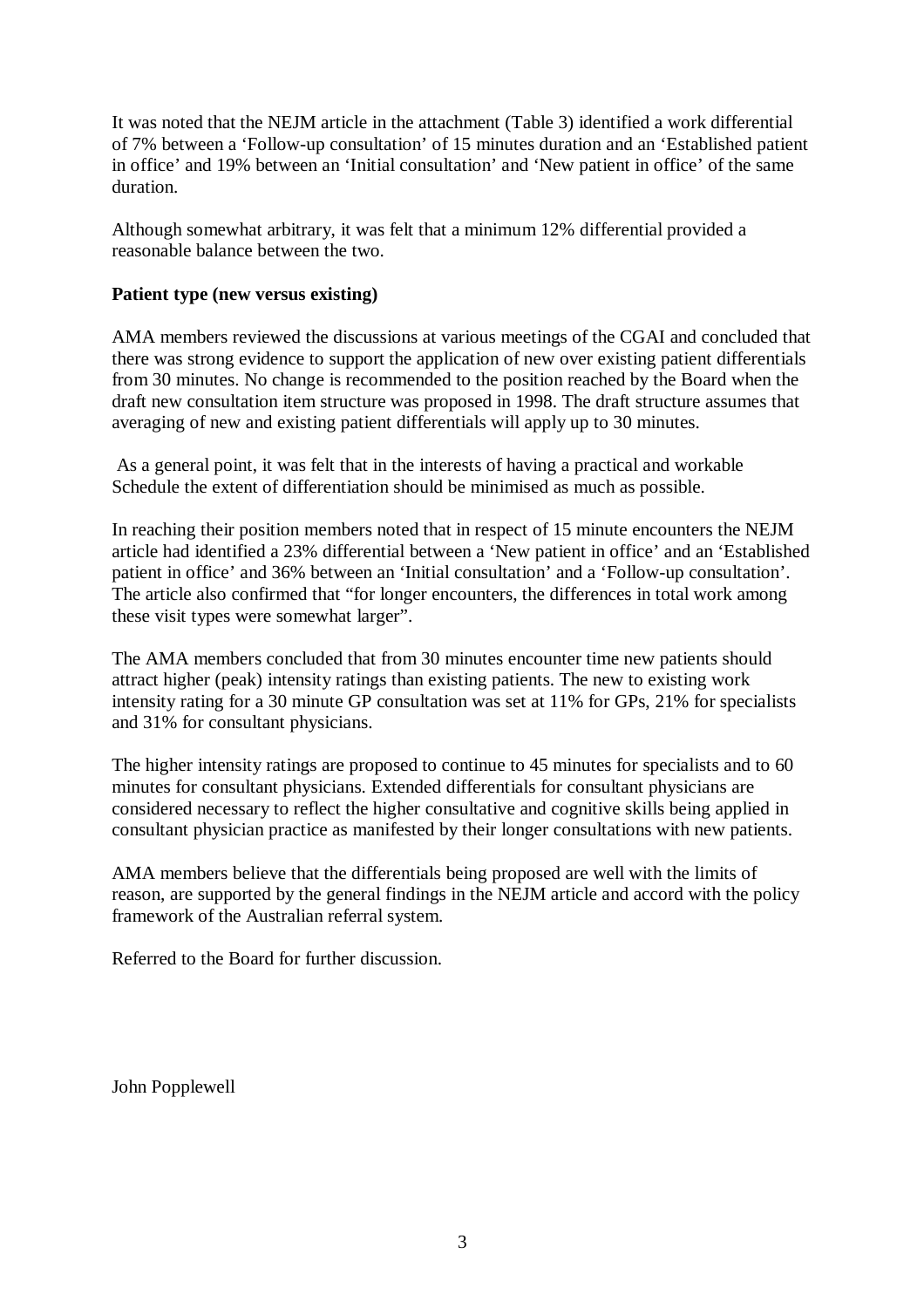### **Late paper for consideration by the MSRB at its meeting on 29/30 May 2000**

# **Mandating consultations**

AMA members of the Board met on 17 January and 1 and 2 April 2000 to develop proposals for the mandating of consultations.

The meetings considered a range of information from Australia and overseas and confirmed that the key variables for consideration were as identified in meetings of the CGAI:

- ratios of direct to indirect time.
- relationships of times and intensities of work.
- referral status of the patient.
- patient type (new or existing)
- location of service.

### **Ratios of direct to indirect times**

Papers provided by NCCH covering the preliminary ranking and rating of new consultation items from the BGAP process indicated a simple average face to face to total time of 73%.

The preliminary results were in line with overseas and other Australian studies.

The meetings concluded that modelling of the relativities of the professional components of the draft new consultation item structure was required and that the modelling should include the following ratios of face to face to total times for rooms based consultations:

- General practitioners 75%
- Specialists 75%
- Consultant physicians 70%

It was also felt that the ratio for hospital based consultations for GPs should be the same as their rooms but for other specialties a more appropriate rate was 90%. The higher percentage would more accurately the higher ratio that 'floor time' (as a proxy for encounter time) represented of total time for hospital consultations.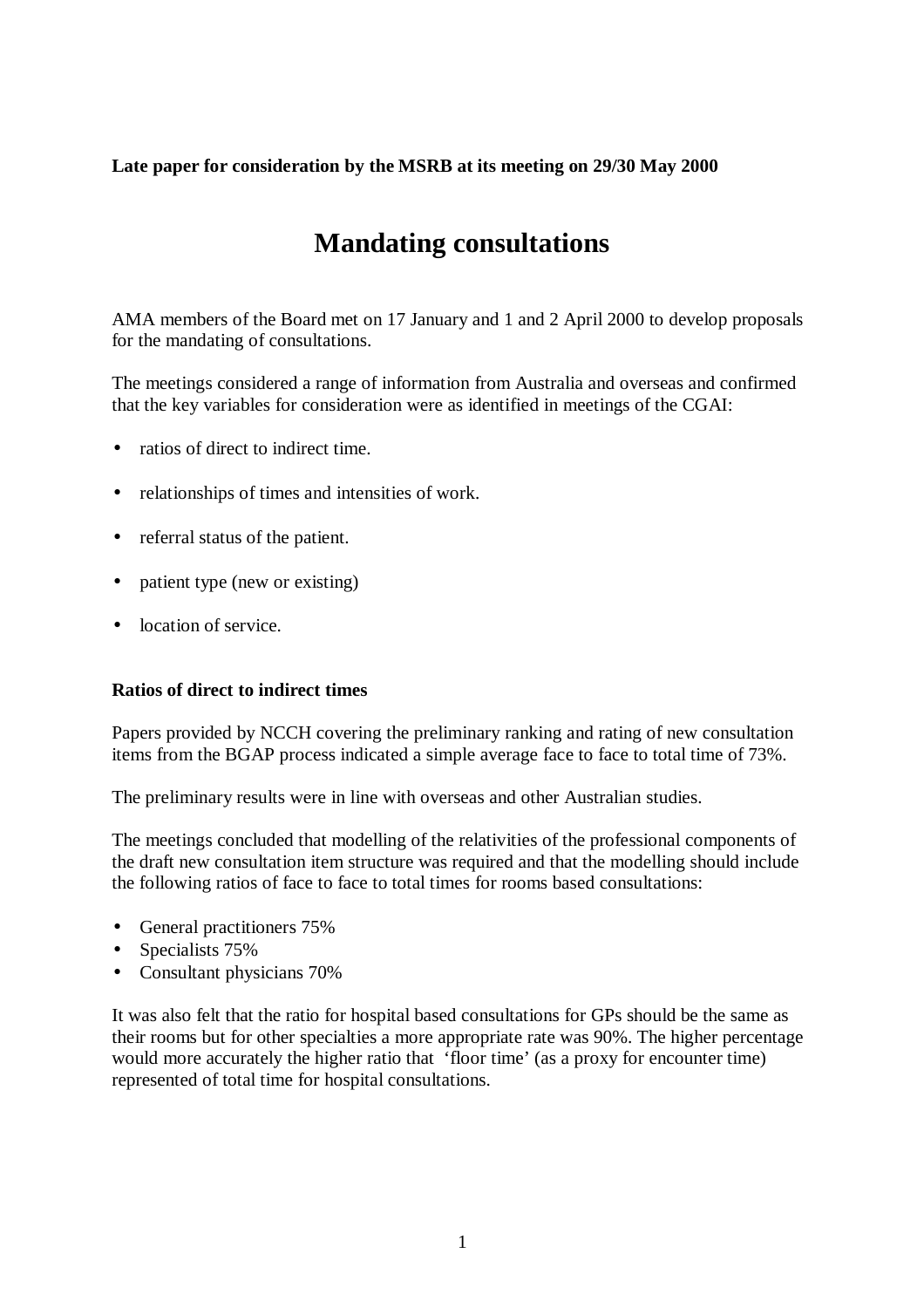#### **Relationships of times and intensities of work**

Members noted that the "Harvard studies" in the USA found that the length of the consultation (encounter time) was the major predictor of consultative work. A more recent analysis of a survey of physicians conducted by the US Physician Payment Review Commission in 1989 (but considered to be still relevant today), reported in the New England Journal of Medicine in July 1999, confirmed the key Harvard findings but also found that the intensity of work tended to decline as encounter times increased.

The NEJM article (copy and some analyses at Attachment A) indicated that the intensity of initial consultations (referred consultations for new patients) was significantly higher than other attendances of the same duration.

It was felt that the Australian referral system was significantly different to the USA. A realistic interpretation of available information was that different groups reached peak intensities at different times. The peak for GPs was likely to be between 15 and 20 minutes, for most specialists between 20 and 30 minutes, and consultant physicians between 30 and 45 minutes.

It was also recognised that groups whose consultations tend to fall in fairly tight time bands may need to have a different focus. For example, it may be more practical for psychiatrists to have a flat intensity scale to reflect the great bulk of their consultations occurring at around 60 minutes wheras anaesthetists and dermatologists were more likely to reflect peaks around 10 minutes or less.

#### **Referral status**

There was considerable debate around the nature of the Australian referral system including, the policy implications of the 'gatekeeper" role of the GP and the need to maintain an efficient health care delivery system which directs patients to the most cost effective forms of treatment.

It was recognised that some referrals may occur to meet the administrative requirements of the health care system. However, the action of referral should be seen as recognition of the need to apply higher level of knowledge and expertise than the GP could reasonably and efficiently bring to bear on the case.

The meetings concluded that referred consultations by specialists and consultant physicians should carry higher intensity/complexity loadings than consultations of the same duration by GPs.

It was felt that a basic intensity loading of 12% should apply to referred consultations by specialists and consultant physicians.

Also, referred consultations by consultant physicians, psychiatrists and possibly some specialists such as dermatologists whose primary work was consultations should enjoy higher intensity/complexity loadings than consultations of the same duration by procedural specialists.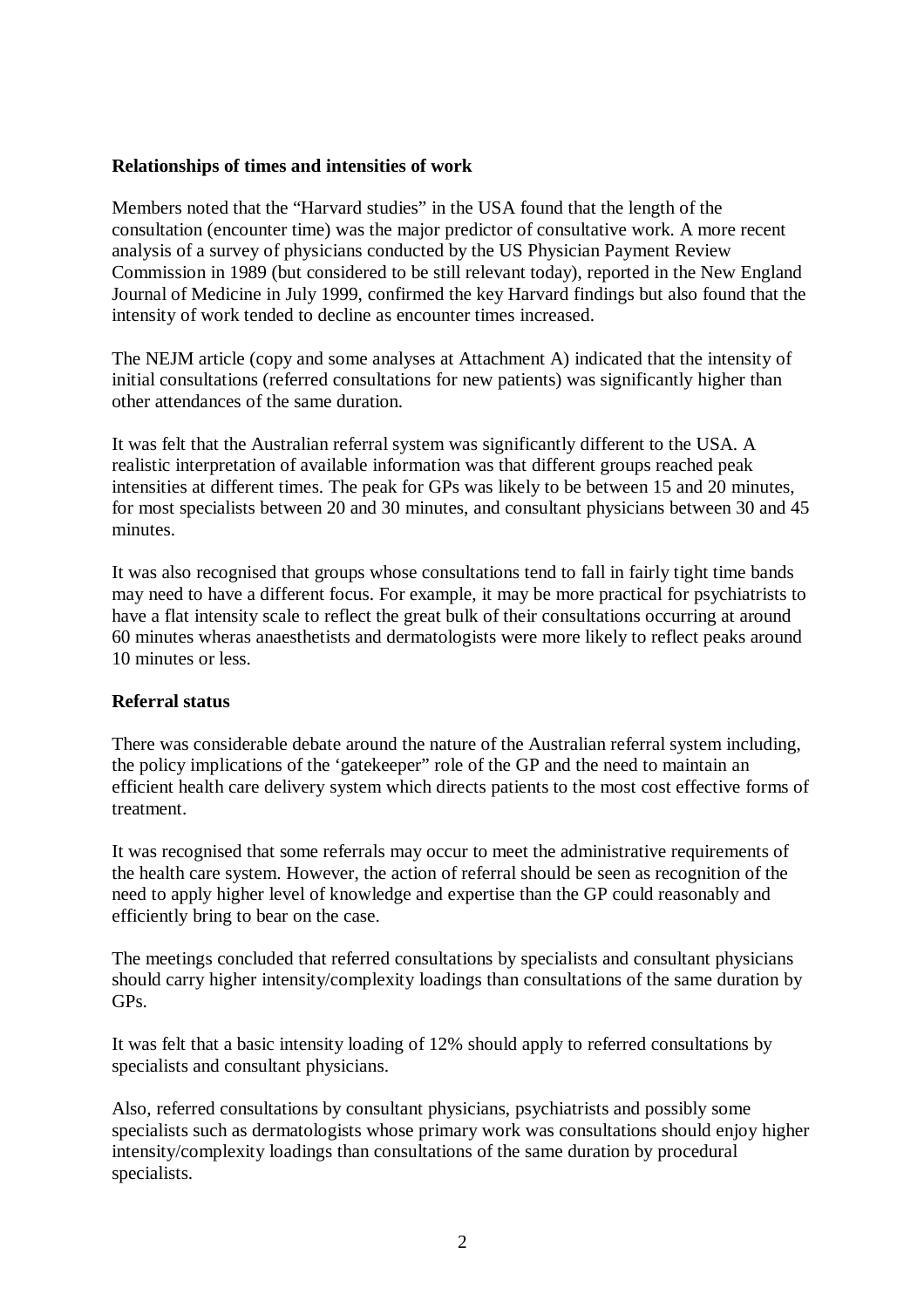#### **Patient type (new and existing)**

The meetings addressed the strong concerns of some groups about potential inequities arising from the current draft consultation item structure, which only recognised 'new' and 'existing' differentials from the 30-minute items.

It was felt that many of the concerns arose from a lack of appreciation that averaging of intensity in respect of patient status was intended apply up to 30 minutes and that 'branching' should occur from that point. It was intended that from 30 minutes the intensity for new patients would be higher and lower than average for existing.

There was also a requirement to keep the new Schedule as simple as possible.

It was agreed to recommend continuation of the current draft structure, which has the new and existing split occurring from the 30-minute item.

#### **Location status**

It was agreed to wait and see if any significant location status differentials could be identified by NCCH from the consensus process. The proposed treatment of the ratios of 'floor time' to total time may be sufficient to overcome concerns in this area. It was also recognised that special 'rules of interpretation' may need to be introduced to assist in dealing with multiple patient visits in locations such as nursing homes but should be avoided wherever possible.

#### **Initial modelling for consideration and discussion**

Attachment B is a spreadsheet with charts, which reflects the initial relativities developed by AMA members.

John Popplewell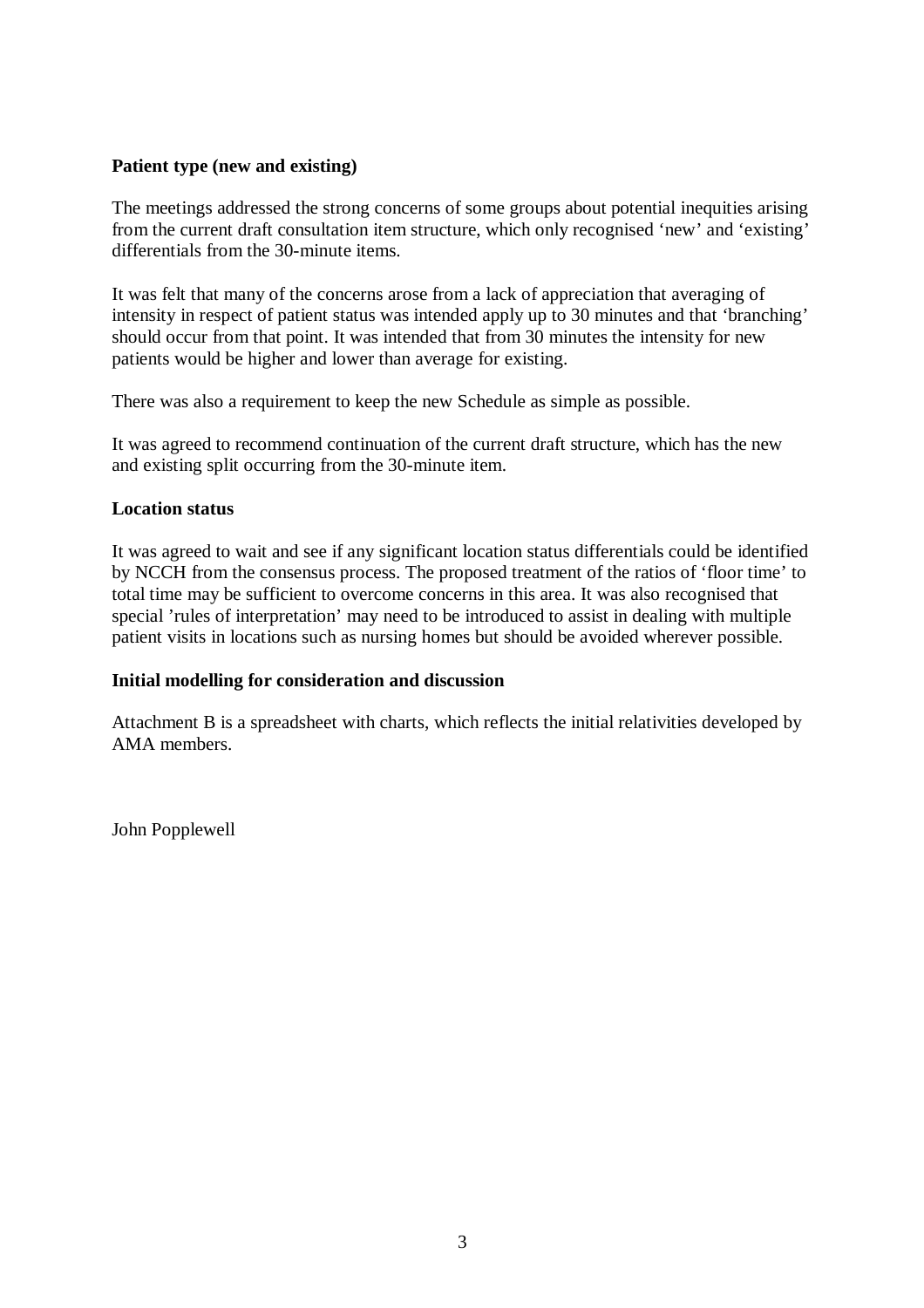**Analysis of tables provided in the special article in the New England Journal of Medicine THE INTENSITY OF PHYSICIANS' WORK IN PATIENT VISITS Implications for the Coding of Patient Evaluation and Management Services' Vol 341 Number 5 ps 337-341**

#### **Table 1- Indexes of Total Work Intensity According to Type of Visit and Encounter Time**

|                               | Encounter time(Mins) |     |     |     |  |  |  |  |  |
|-------------------------------|----------------------|-----|-----|-----|--|--|--|--|--|
|                               | 10                   | 15  | 25  | 45  |  |  |  |  |  |
|                               | 67                   | 100 | 167 | 300 |  |  |  |  |  |
| <b>Total work</b>             |                      |     |     |     |  |  |  |  |  |
| Established patient in office | 84                   | 100 | 125 | 159 |  |  |  |  |  |
| New patient in office         | 80                   | 100 | 133 | 186 |  |  |  |  |  |
| Follow-up visit in hospital   | 82                   | 100 | 128 | 171 |  |  |  |  |  |
| Initial visit in hospital     | 78                   | 100 | 137 | 195 |  |  |  |  |  |
| Follow-up consultation        | 82                   | 100 | 128 | 171 |  |  |  |  |  |
| Initial consultation          | 82                   | 100 | 128 | 171 |  |  |  |  |  |
| <b>Work intensity</b>         |                      |     |     |     |  |  |  |  |  |
| Established patient in office | 126                  | 100 | 78  | 53  |  |  |  |  |  |
| New patient in office         | 120                  | 100 | 80  | 62  |  |  |  |  |  |
| Follow-up visit in hospital   | 123                  | 100 | 77  | 57  |  |  |  |  |  |
| Initial visit in hospital     | 117                  | 100 | 82  | 65  |  |  |  |  |  |
| Follow-up consultation        | 123                  | 100 | 77  | 57  |  |  |  |  |  |
| Initial consultation          | 123                  | 100 | 77  | 57  |  |  |  |  |  |

#### **Table 3-Total Work According to Type of Visit or Patient Characteristic for Visits involving a 15 Minute Encounter**

|                                                  | Relativity |
|--------------------------------------------------|------------|
| <b>Type of Visit</b>                             |            |
| Established patient in office                    | 100        |
| New patient in office                            | 123        |
| Follow-up visit in hospital                      | 92         |
| Initial visit in hospital                        | 120        |
| Follow-up consultation                           | 107        |
| Initial consultation                             | 146        |
| <b>Characteristics of patient seen in office</b> |            |
| Initiating treatment for new problem             | 107        |
| Continuing treatment for new problem             | 97         |
| Age $(yr) < = 40$                                | 99         |
| Age (yr) 41-64                                   | 98         |
| Age (yr) 65-74                                   | 101        |
| Age (yr) >= 75                                   | 102        |
| Impaired                                         | 108        |
| Unimpaired                                       | 100        |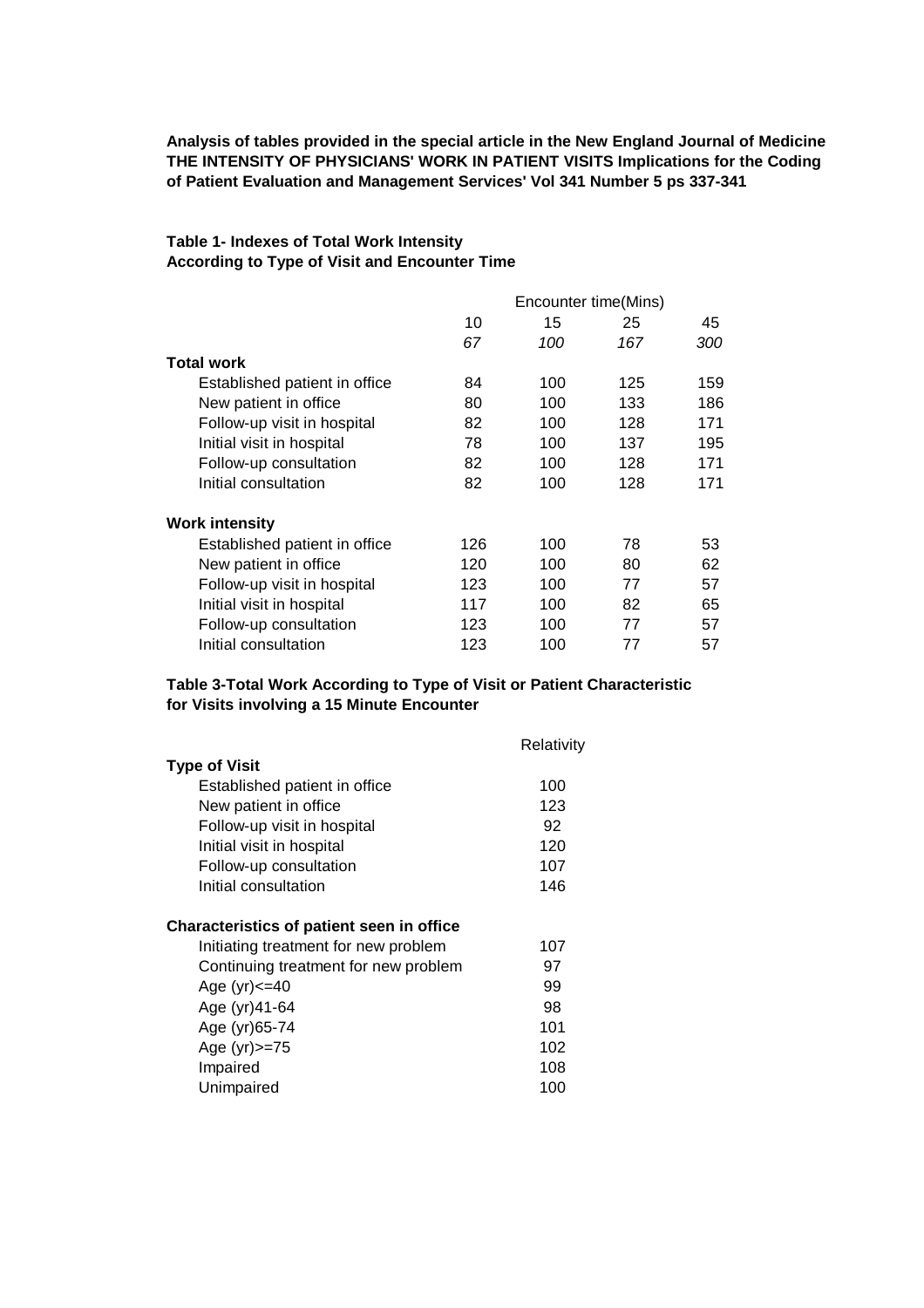**Table 1-Total work in relation to encounter time**

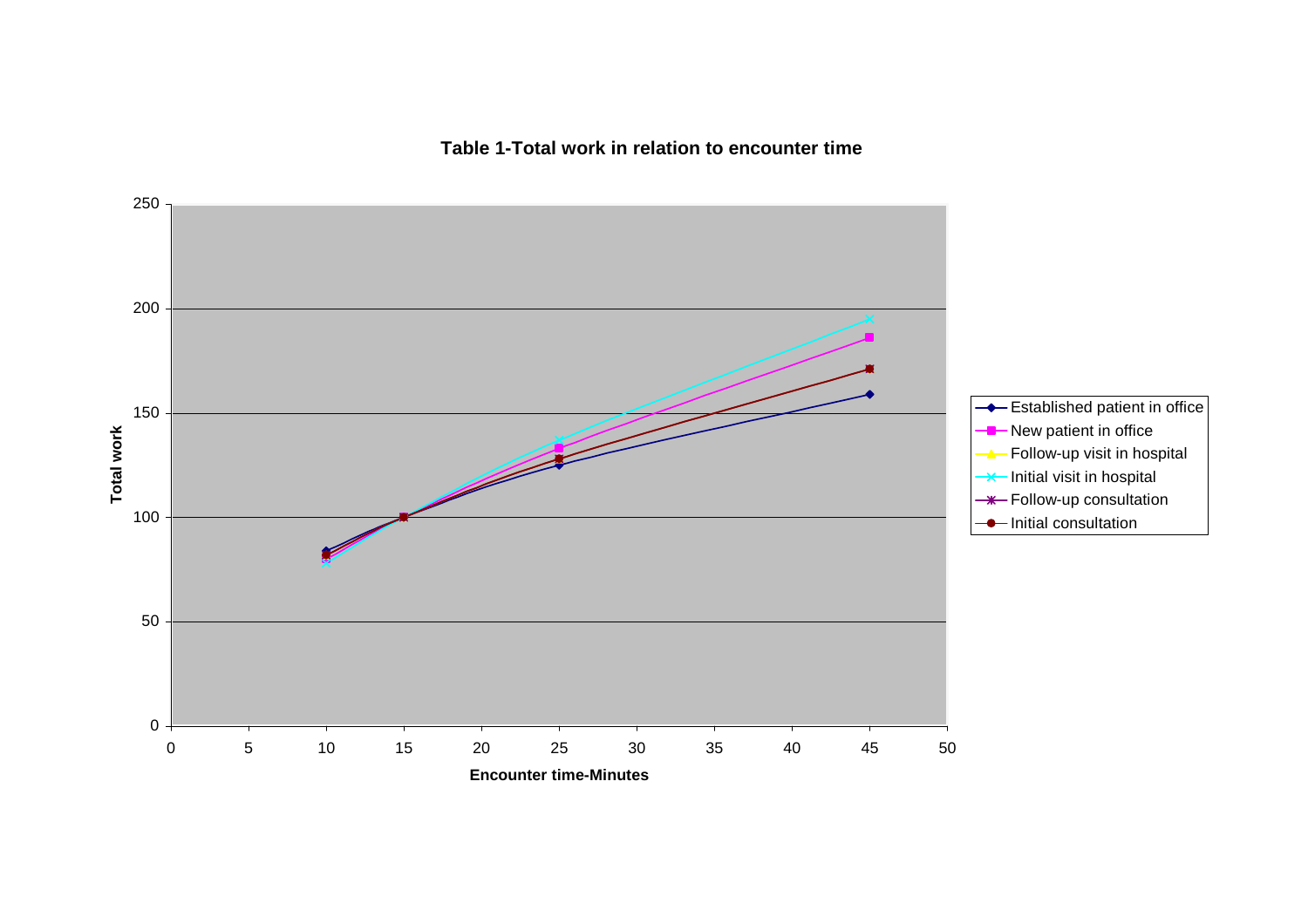# **Table 1-Work Intensity in relation to Encounter Time**

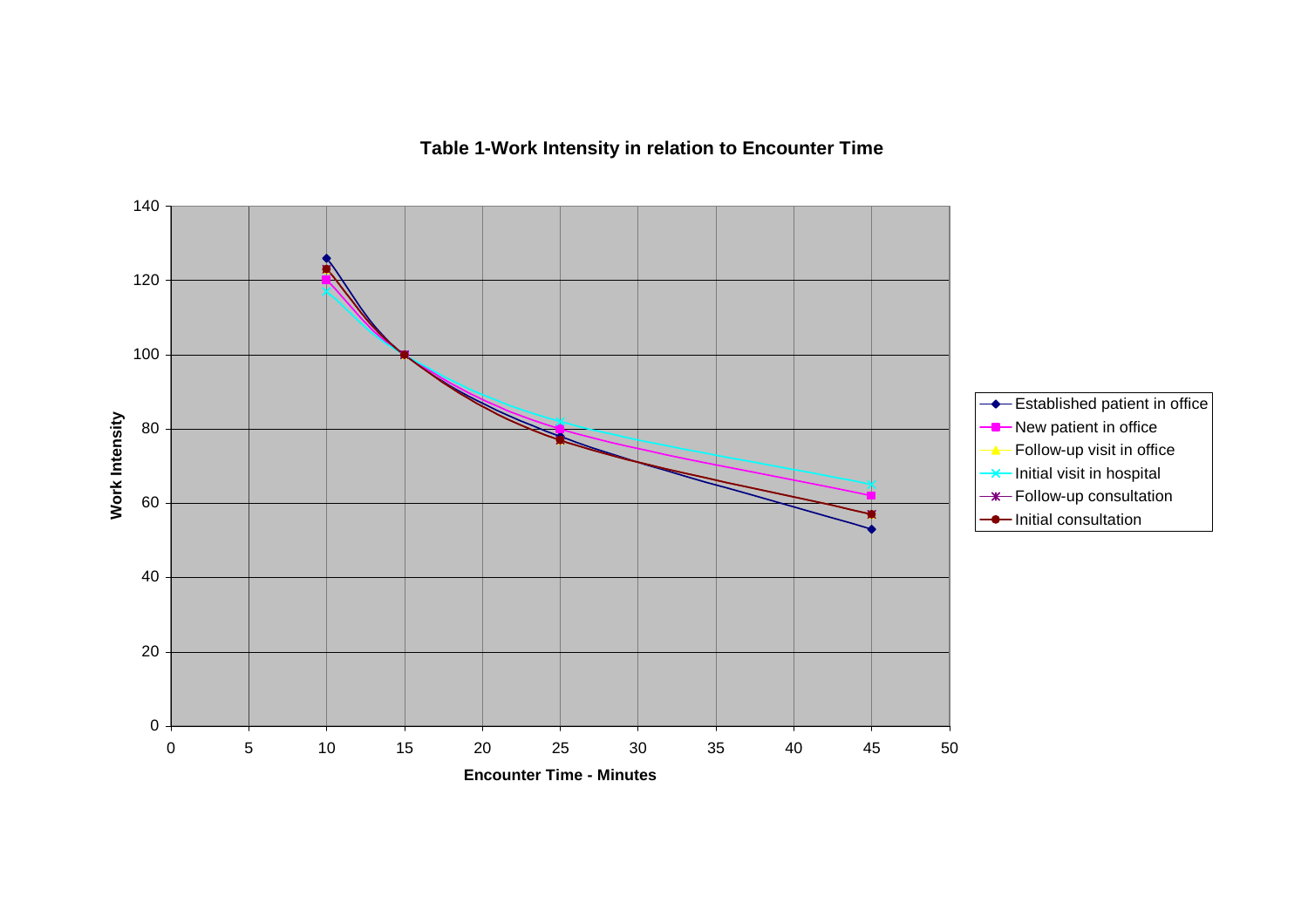

# **Table 3-Total work according to type of visit-15 minute patient encounters**

**Type of visit**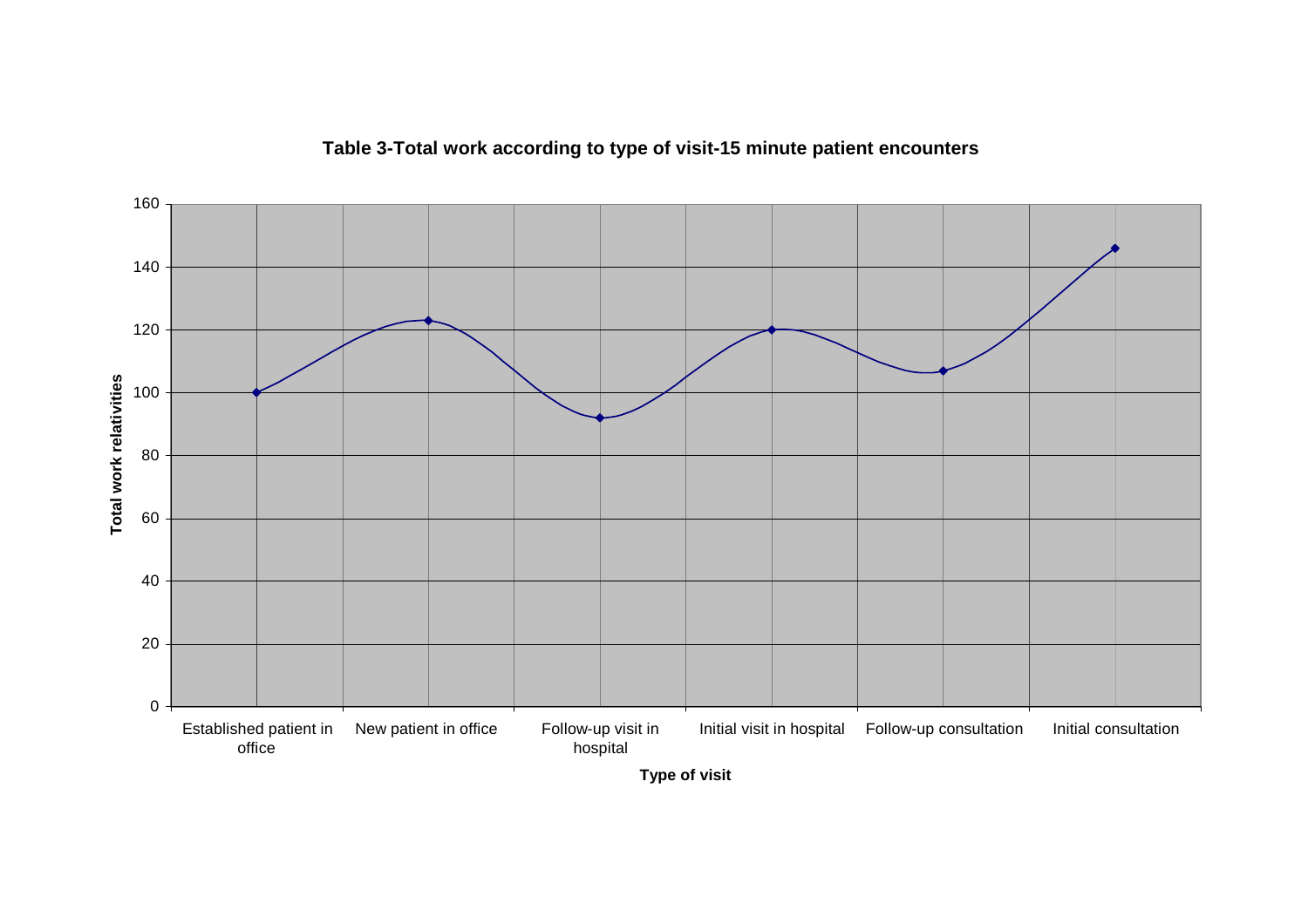

### **Table 3-Total work according to patient category-15 minute patient encounters**

**Characteristic of patient**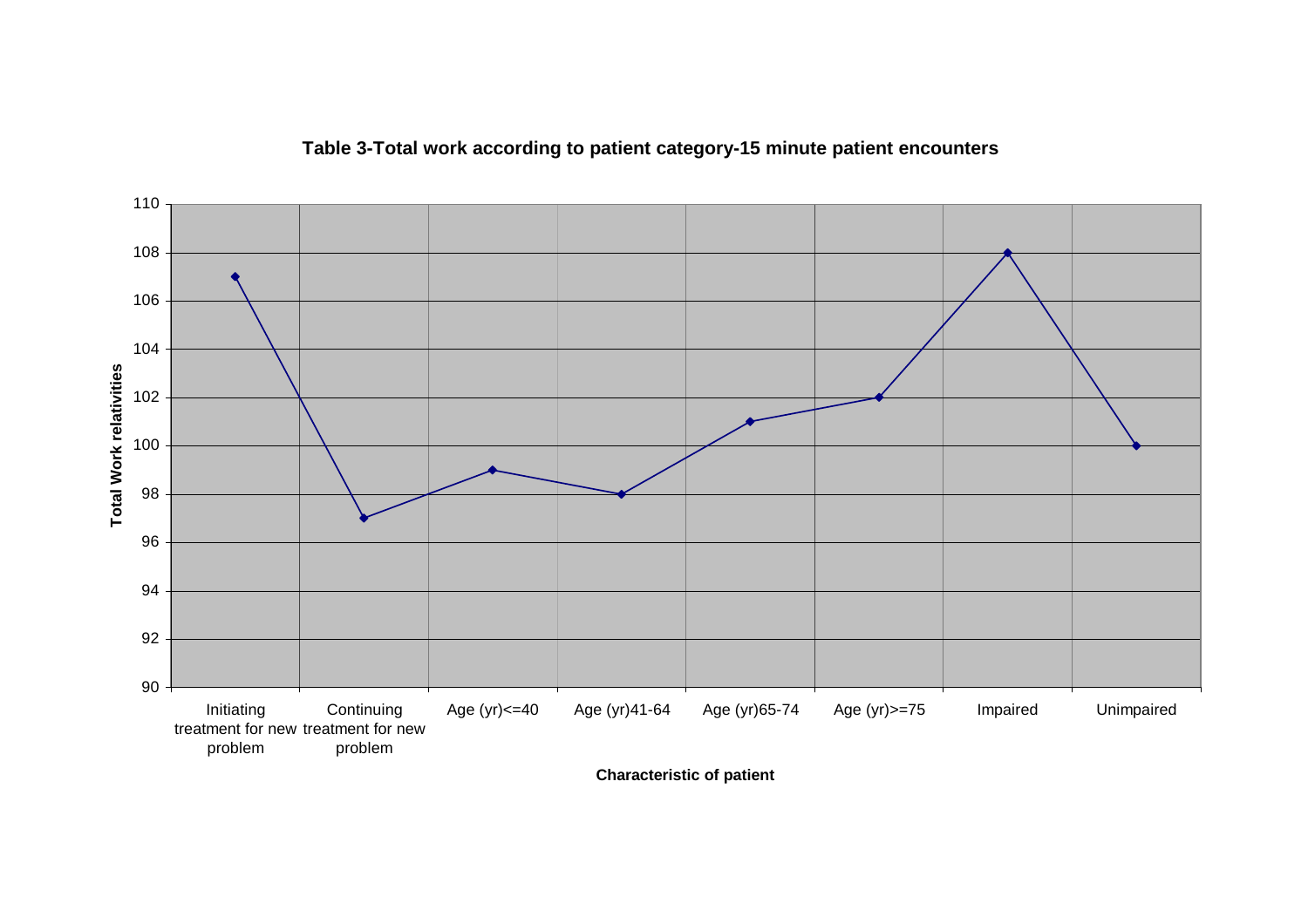# **Construction of professional component relativities of rooms based consultations**

| Item No. (draft structure)                | 1         | 2         | 3         | 4         | 4A         | 5          | <b>5A</b> | 6          | 6A    | 7          | <b>7A</b> | 8          | <b>8A</b> |
|-------------------------------------------|-----------|-----------|-----------|-----------|------------|------------|-----------|------------|-------|------------|-----------|------------|-----------|
| Indicative time (Mins)                    | 5         | 10        | 15        | 20        | 20         | 30         | 30        | 45         | 45    | 60         | 60        | 75         | 75        |
| Service/patient type                      | New/Exist | New/Exist | New/Exist | New/Exist | New/Exist  | <b>New</b> | Exist     | <b>New</b> | Exist | <b>New</b> | Exist     | <b>New</b> | Exist     |
| Comments                                  |           |           |           |           | Extended 3 |            |           |            |       |            |           |            |           |
| % of direct                               |           |           |           |           |            |            |           |            |       |            |           |            |           |
| time to total time (required as inputs)   |           |           |           |           |            |            |           |            |       |            |           |            |           |
| <b>GPs</b>                                | 75%       | 75%       | 75%       | 75%       | 75%        | 75%        | 75%       | 75%        | 75%   | 75%        | 75%       | 75%        | 75%       |
| Specs                                     | 75%       | 75%       | 75%       | 75%       | 75%        | 75%        | 75%       | 75%        | 75%   | 75%        | 75%       | 75%        | 75%       |
| <b>CPs</b>                                | 70%       | 70%       | 70%       | 70%       | 70%        | 70%        | 70%       | 70%        | 70%   | 70%        | 70%       | 70%        | 70%       |
| <b>Total indic time (Mins)</b>            |           |           |           |           |            |            |           |            |       |            |           |            |           |
| <b>GPs</b>                                | 6.7       | 13.3      | 20.0      | 26.7      | 26.7       | 40.0       | 40.0      | 60.0       | 60.0  | 80.0       | 80.0      | 100.0      | 100.0     |
| <b>Specs</b>                              | 6.7       | 13.3      | 20.0      | 26.7      | 26.7       | 40.0       | 40.0      | 60.0       | 60.0  | 80.0       | 80.0      | 100.0      | 100.0     |
| <b>CPs</b>                                | 7.1       | 14.3      | 21.4      | 28.6      | 28.6       | 42.9       | 42.9      | 64.3       | 64.3  | 85.7       | 85.7      | 107.1      | 107.1     |
| Intensity/Complexity (required as inputs) |           |           |           |           |            |            |           |            |       |            |           |            |           |
| <b>GPs</b>                                | 0.80      | 0.90      | 1.00      | 1.00      | 1.00       | 1.00       | 0.90      | 0.95       | 0.86  | 0.85       | 0.77      | 0.80       | 0.72      |
| <b>Specs</b>                              | 0.90      | 1.01      | 1.12      | 1.12      | 1.12       | 1.22       | 1.01      | 1.22       | 0.96  | 1.09       | 0.86      | 1.02       | 0.81      |
| <b>CPs</b>                                | 0.90      | 1.01      | 1.12      | 1.12      | 1.12       | 1.32       | 1.01      | 1.32       | 0.96  | 1.32       | 0.86      | 1.25       | 0.81      |
| <b>Specs relativity to GPs</b>            | 112%      | 112%      | 112%      | 112%      | 112%       | 122%       | 112%      | 128%       | 112%  | 128%       | 112%      | 128%       | 112%      |
| <b>CPs relativity to GPs</b>              | 112%      | 112%      | 112%      | 112%      | 112%       | 132%       | 112%      | 139%       | 112%  | 156%       | 112%      | 156%       | 112%      |
| <b>CPs relativity to Specs</b>            | 100%      | 100%      | 100%      | 100%      | 100%       | 109%       | 100%      | 109%       | 100%  | 122%       | 100%      | 122%       | 100%      |

*Notes:*

*Bolded values denote peak intensity for group. Some modification will be necessary for groups such as Psychiatrists, Dermatologists, Anaesthetists* 

*and Ophthalmologists which tend to work in relatively narrow time bands.*

*Referred consultations have been allocated an underlying 12% higher differential than non referred consultations.*

*New patients from 30 minutes reflect higher intensities allocated to that class of work but with reduced intensity for existing patients.*

| Work units (total time<br>multiplied by intensity) |      |       |       |       |       |       |       |       |       |        |       |        |       |
|----------------------------------------------------|------|-------|-------|-------|-------|-------|-------|-------|-------|--------|-------|--------|-------|
| <b>GPs</b>                                         | 5.33 | 12.00 | 20.00 | 26.67 | 26.67 | 40.00 | 36.00 | 57.00 | 51.30 | 68.00  | 61.20 | 80.00  | 72.00 |
| <b>Specs</b>                                       | 5.97 | 13.44 | 22.40 | 29.87 | 29.87 | 48.64 | 40.32 | 72.96 | 57.46 | 87.04  | 68.54 | 102.40 | 80.64 |
| <b>CPs</b>                                         | 6.40 | 14.40 | 24.00 | 32.00 | 32.00 | 56.74 | 43.20 | 85.11 | 61.56 | 113.49 | 73.44 | 133.51 | 86.40 |
| <b>Specs relativity to GPs</b>                     | 112% | 112%  | 112%  | 112%  | 112%  | 122%  | 112%  | 128%  | 112%  | 128%   | 112%  | 128%   | 112%  |
| <b>CPs relativity to GPs</b>                       | 120% | 120%  | 120%  | 120%  | 120%  | 142%  | 120%  | 149%  | 120%  | 167%   | 120%  | 167%   | 120%  |
| <b>CPs relativity to Specs</b>                     | 107% | 107%  | 107%  | 107%  | 107%  | 117%  | 107%  | 117%  | 107%  | 130%   | 107%  | 30%    | 107%  |

*Please note that the work units do not include adjustments for human capital remuneration factors such as longer lengths of training by specialists and consultant physicians over GPs estimated to be of the order of . 20%*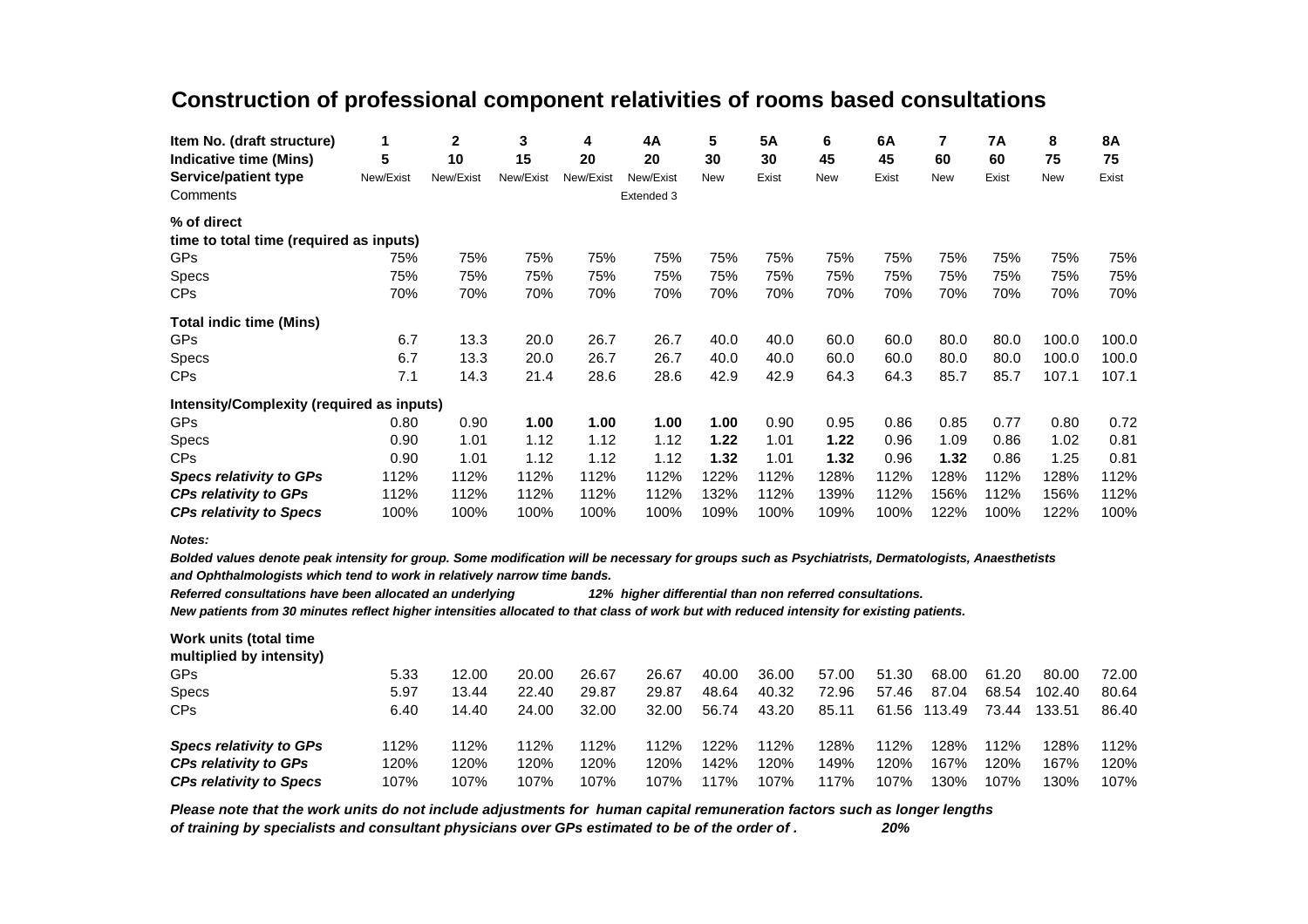#### **Intensity charting**

|                            | <b>5 N/E</b> | <b>10 N/E</b> | 15 N/E        | 20 N/E        | <b>20 N/E-E</b> | 30 N  | 30 E  | 45 N  | 45 E  | 60 N   | 60 E  | 75 N   | 75 E  |
|----------------------------|--------------|---------------|---------------|---------------|-----------------|-------|-------|-------|-------|--------|-------|--------|-------|
| <b>GPs</b>                 | 0.80         | 0.90          | 1.00          | 1.00          | 1.00            | 1.00  | 0.90  | 0.95  | 0.86  | 0.85   | 0.77  | 0.80   | 0.72  |
| Specs                      | 0.90         | 1.01          | 1.12          | 1.12          | 1.12            | 1.22  | 1.01  | 1.22  | 0.96  | 1.09   | 0.86  | 1.02   | 0.81  |
| CP <sub>s</sub>            | 0.90         | 1.01          | 1.12          | 1.12          | 1.12            | 1.32  | 1.01  | 1.32  | 0.96  | 1.32   | 0.86  | 1.25   | 0.81  |
| % direct time charting     |              |               |               |               |                 |       |       |       |       |        |       |        |       |
|                            | 5 N/E        | <b>10 N/E</b> | <b>15 N/E</b> | <b>20 N/E</b> | 20 N/E-E        | 30 N  | 30 E  | 45 N  | 45 E  | 60 N   | 60 E  | 75 N   | 75 E  |
| <b>GPs</b>                 | 75%          | 75%           | 75%           | 75%           | 75%             | 75%   | 75%   | 75%   | 75%   | 75%    | 75%   | 75%    | 75%   |
| Specs                      | 75%          | 75%           | 75%           | 75%           | 75%             | 75%   | 75%   | 75%   | 75%   | 75%    | 75%   | 75%    | 75%   |
| CP <sub>s</sub>            | 70%          | 70%           | 70%           | 70%           | 70%             | 70%   | 70%   | 70%   | 70%   | 70%    | 70%   | 70%    | 70%   |
| <b>Work units charting</b> |              |               |               |               |                 |       |       |       |       |        |       |        |       |
|                            | <b>5 N/E</b> | 10 N/E        | <b>15 N/E</b> | 20 N/E        | <b>20 N/E-E</b> | 30 N  | 30 E  | 45 N  | 45 E  | 60 N   | 60 E  | 75 N   | 75 E  |
| <b>GPs</b>                 | 5.33         | 12.00         | 20.00         | 26.67         | 26.67           | 40.00 | 36.00 | 57.00 | 51.30 | 68.00  | 61.20 | 80.00  | 72.00 |
| Specs                      | 5.97         | 13.44         | 22.40         | 29.87         | 29.87           | 48.64 | 40.32 | 72.96 | 57.46 | 87.04  | 68.54 | 102.40 | 80.64 |
| <b>CPs</b>                 | 6.40         | 14.40         | 24.00         | 32.00         | 32.00           | 56.74 | 43.20 | 85.11 | 61.56 | 113.49 | 73.44 | 133.51 | 86.40 |
| <b>Intensity charting</b>  |              |               |               |               |                 |       |       |       |       |        |       |        |       |
|                            | 5 N/E        | <b>10 N/E</b> | <b>15 N/E</b> | <b>20 N/E</b> | 20 N/E-E        | 30 N  | 45 N  | 60 N  | 75 N  |        |       |        |       |
| <b>GPs</b>                 | 0.80         | 0.90          | 1.00          | 1.00          | 1.00            | 1.00  | 0.95  | 0.85  | 0.80  |        |       |        |       |
| Specs                      | 0.90         | 1.01          | 1.12          | 1.12          | 1.12            | 1.22  | 1.22  | 1.09  | 1.02  |        |       |        |       |
| <b>CPs</b>                 | 0.90         | 1.01          | 1.12          | 1.12          | 1.12            | 1.32  | 1.32  | 1.32  | 1.25  |        |       |        |       |
|                            | 5 N/E        | <b>10 N/E</b> | <b>15 N/E</b> | <b>20 N/E</b> | 20 N/E-E        | 30 E  | 45 E  | 60 E  | 75 E  |        |       |        |       |
| <b>GPs</b>                 | 0.80         | 0.90          | 1.00          | 1.00          | 1.00            | 0.90  | 0.86  | 0.77  | 0.72  |        |       |        |       |
| Specs                      | 0.90         | 1.01          | 1.12          | 1.12          | 1.12            | 1.01  | 0.96  | 0.86  | 0.81  |        |       |        |       |
| <b>CPs</b>                 | 0.90         | 1.01          | 1.12          | 1.12          | 1.12            | 1.01  | 0.96  | 0.86  | 0.81  |        |       |        |       |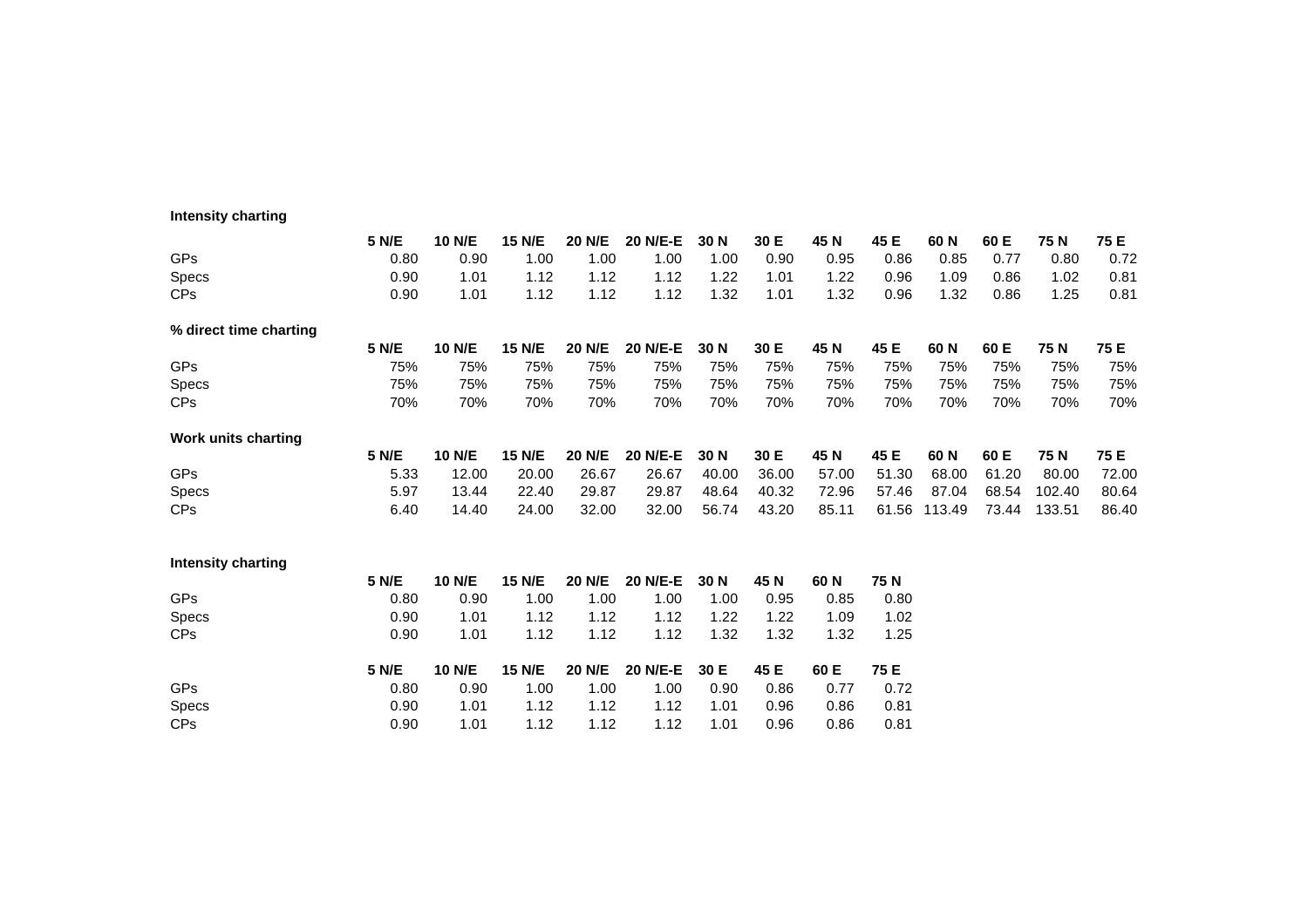**Rooms based consultations-% of face to face to total time**

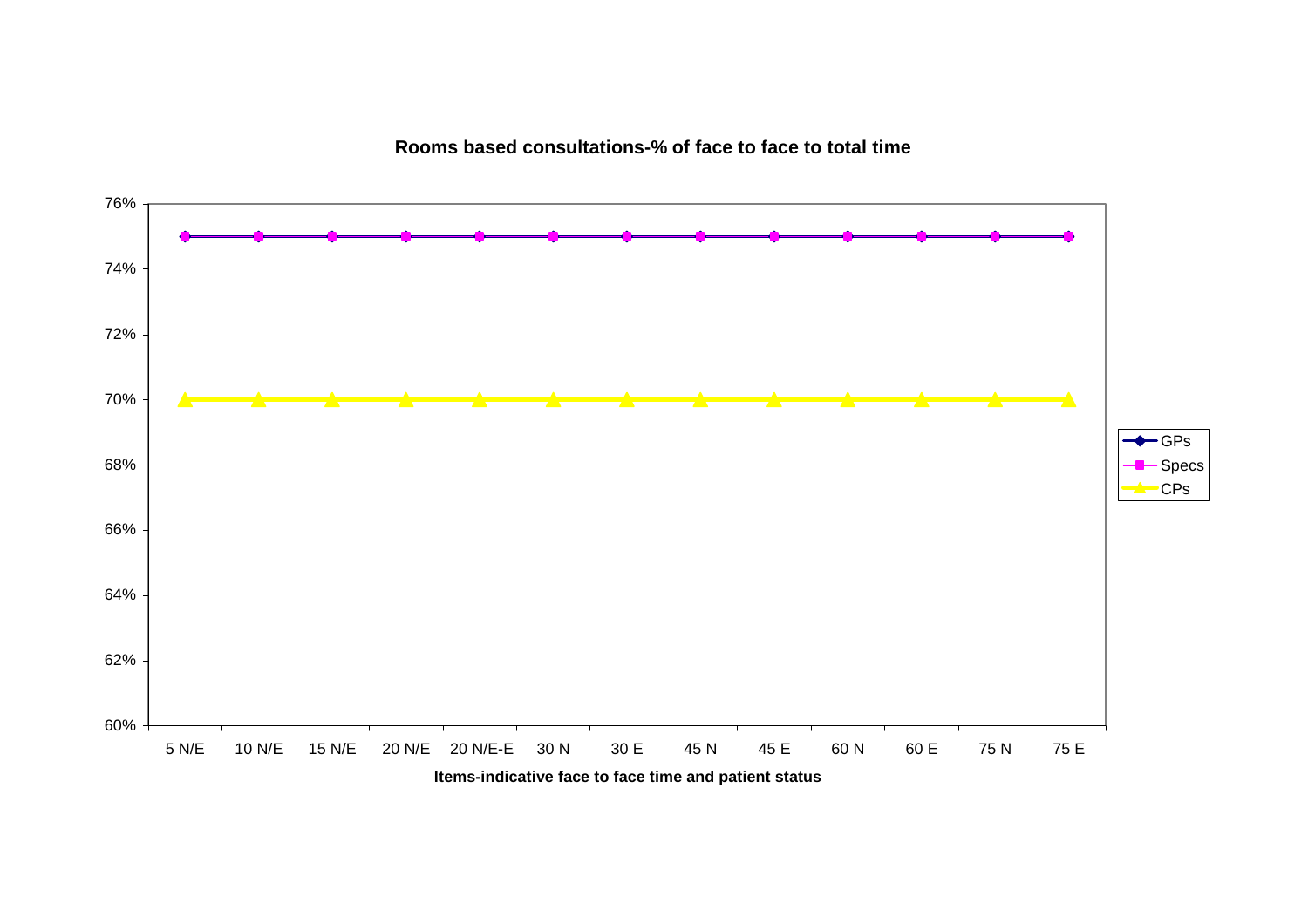**Intensity of Rooms based consultations**



**time (Mins) and patient status**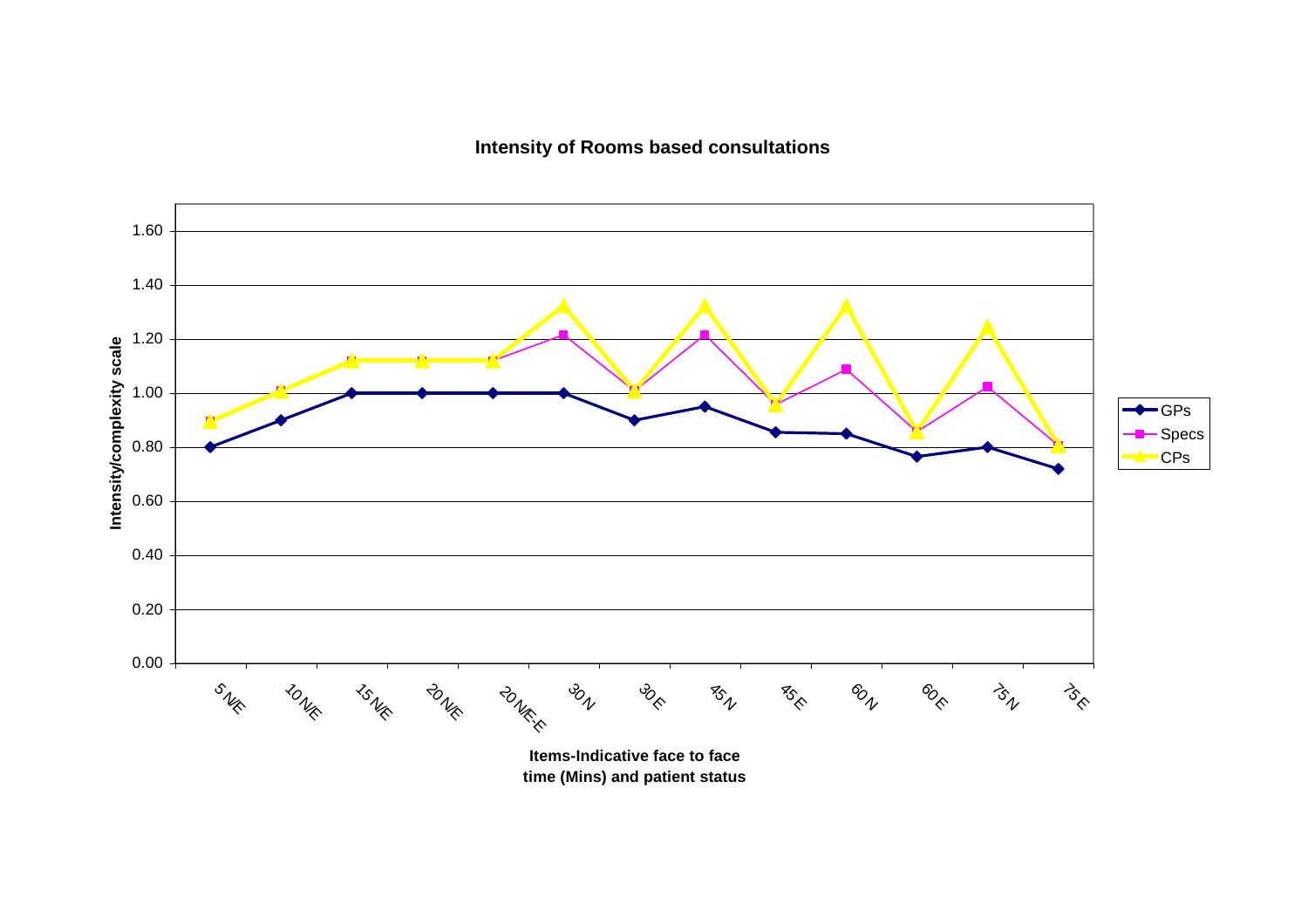### **Relative work values for rooms based consultations**



**Items-indicative face to face time and patient status**